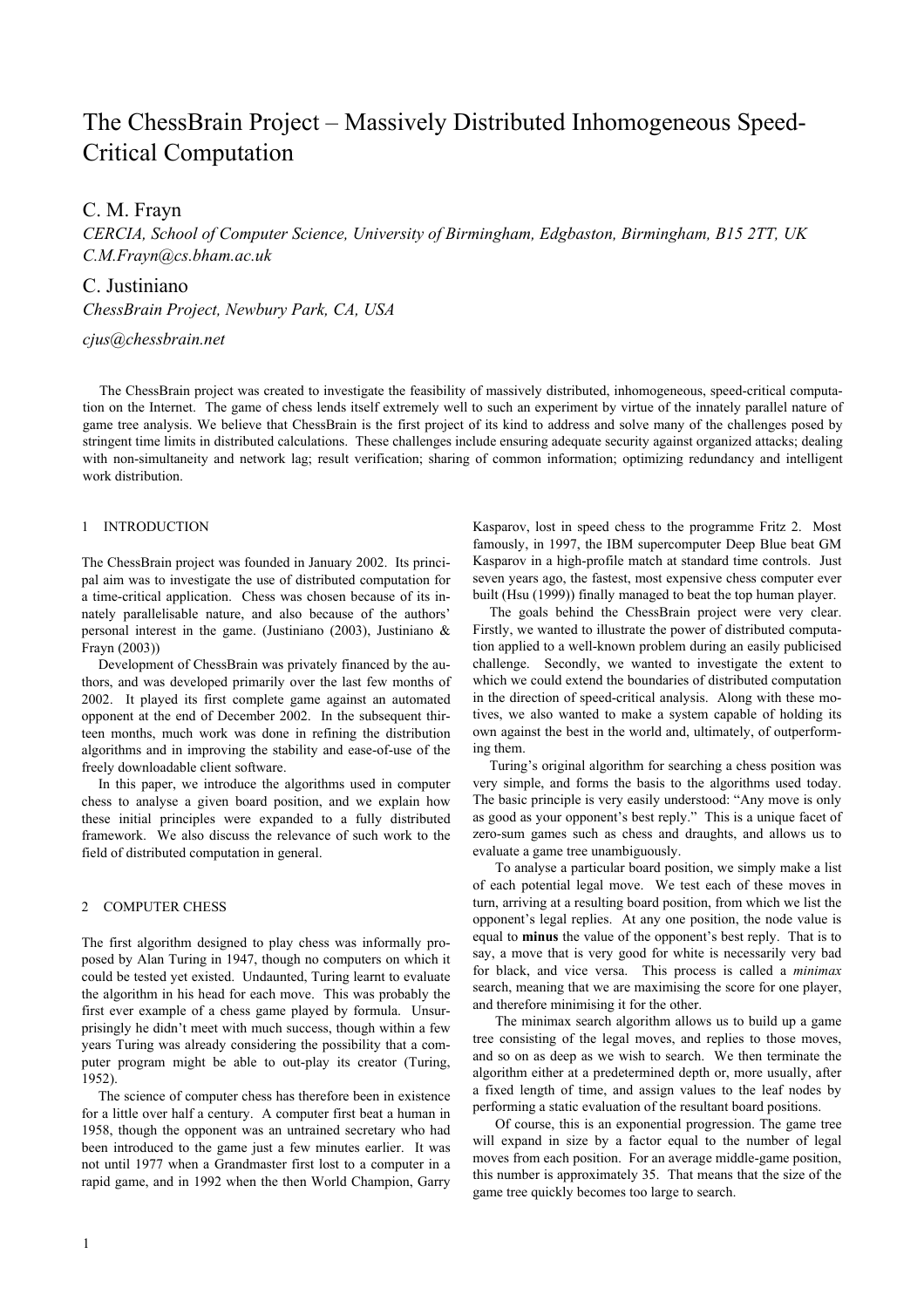There are several algorithms used by the top chess programmes in order to overcome the problem of exponential gametree growth. Most of them work by reducing the branching factor of the tree at each node. The most obvious, and vital, of these is **alpha-beta search** (Newell, Shaw & Simon (1958)). This encodes the rule that "any branch that cannot possibly affect the minimax value of the current node can safely be pruned entirely". Without exploring the details of this algorithm, in summary it reduces the branching factor at each node to approximately the square root of its previous value, and therefore doubles the depth to which we can search in the same, fixed time.

At the top level, therefore, chess analysis reduces to a question of how quickly one can search a large game tree, and how much of the game tree can safely be pruned without affecting the result. In practice, all programmes today use theoretically unsound heuristics to prune the game tree further than *alpha-beta search* allows, though doing so introduces the element of uncertainty and chance into the analysis - it becomes theoretically possible that the optimum move within the game tree might not be found. The negative possibilities are balanced against the positive gains in order to assess the potential value of such heuristics.

Example heuristics are Null-move search (Beal (1989)), futility pruning (Heinz (1998)) and razoring (Birmingham and Kent (1977)). There are also some other algorithms that, whilst theoretically sound, are not guaranteed always to reduce the time required to search a given position and may cause a worsening of search speed in some cases e.g. principal variation search (Reinefeld (1983)) and MTD(f) search (Plaat (1996)).

#### 3 DISTRIBUTED CHESS ALGORITHMS

#### *3.1 Internal Structure*

By thinking briefly about how a human analyses chess positions, it becomes obvious why this game is so well suited to distributed computation. The outcome of the analysis of one move from a given position is totally independent of the outcome of the analysis of its sibling nodes. The only caveat to this statement is that lack of knowledge of sibling nodes severely cripples our ability to prune the upper parts of the game tree. It is expected that the extra number of CPUs applied to the task will more than compensate for this. Indeed, distributed chess computation becomes a problem of minimising the drawbacks as much as possible and compensating for the unavoidable ones by strength in numbers.

In order to implement a distributed chess search algorithm, we created the following framework (Fig. 1). The central *Super-Node* coordinates the efforts of many *PeerNode* machines connected through the Internet. Each component comprises many separate parts, which will be covered in more detail in section 4.

The chess board analysis is performed in the central server by the *BeoServer* application, and on the PeerNode machines using the *BeoClient* engine. Both these are based on the existing open-source chess engine written by CMF and contain identical analysis and search algorithms. All PeerNodes are given exactly the same analysis and evaluation parameters, which ensures that the results from PeerNodes searching the same position agree with each other. It also allows the SuperNode to predict the time complexity of each work unit.



Fig 1: Simplified schematic of the ChessBrain architecture.

#### *3.2 Positional Search*

The ChessBrain project borrows its core distributed search algorithms from the APHID algorithm (Brockington, (1997)). It implements an incremental, iterative deepening search, firstly locally on the server and then, after a certain fixed time, within the distribution loop. During this latter phase, the top few ply of the search tree are analysed repeatedly, with new leaf nodes being distributed for analysis as soon as they arise. Any information received from the PeerNodes is then incorporated into the search tree, with branches immediately being extended or pruned as necessary.

Leaf nodes are distributed to PeerNodes as work units. These encode the current position to be analysed and the depth to which it should be searched. Work units are distributed to the connected PeerNodes on a request basis, though they are also ranked in order of estimated complexity using intelligent extrapolation from their recorded complexity at previous, shallower depths. In this way, the most complex work units can be distributed to the most powerful PeerNodes and vice versa. Work units that are estimated to be far too complex to be searched within a reasonable time are further subdivided by one ply, and the resulting, shallower child nodes are distributed instead. Work units which become unnecessary are deleted.

# 4 CHALLENGES UNIQUE TO SPEED-CRITICAL DIS-TRIBUTED COMPUTATION

#### *4.1 Local Search*

The overwhelming majority of work in the literature has considered distributed computation as an unhurried problem. That is to say, we are not concerned *when* we obtain results from various computations, or in which order they arrive. Provided, that is, that we complete the calculation within an acceptable time span, say a few hours or days. For chess, we have a very tight time limit imposed on every move, and this introduces a large set of challenges that must be overcome.

The most obvious challenge posed by speed-critical distributed computation is simply that we must ensure that we achieve a sensible result within the designated time limit. Our first task is to do just this – to obtain a result that is at least satisfactory so that, in our worst-case scenario, we don't play a terrible move.

To do this, we begin the search locally, analysing for a fixed length of time without distributing any work units whatsoever. During this period, it may be that an easy winning move is discovered; alternatively, we may be running out of time, meaning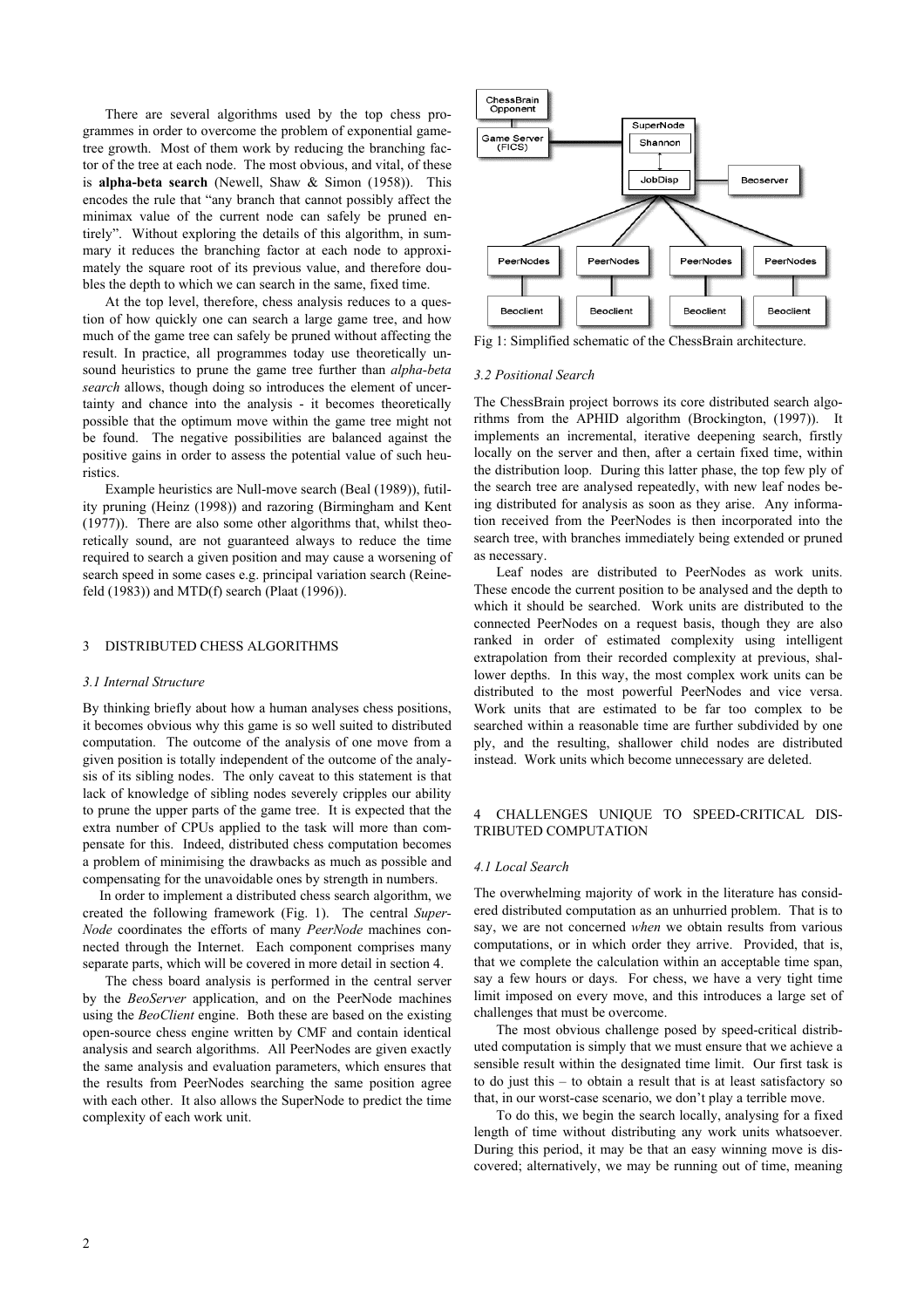that a distributed search is not wise due to the inevitable time overheads involved.

However, if we have sufficient time left, and the local search does not reveal any straightforward winning moves, then the distributed search begins, but we already have a result from a limited local search that could be used if the distributed search fails to locate and verify a definite improvement.

# *4.2 Job Duplication*

Once the distributed search has commenced, it is necessary to ensure that we optimise our chances of recovering results from all the vital work units as soon as possible. We use three separate techniques to ensure this.

- 1. We distribute each work unit to more than one Peer-Node machine.
- 2. We distribute nodes that appear to be the most important with the highest priority.
- 3. We estimate the complexity of each work unit before it is sent to PeerNodes so that we can send those that require the most computation to the fastest PeerNodes, and *vice versa*.

This is where the intrinsic difference between internet-based could easily be exploited. distributed computation projects and many traditional distributed computation projects is most clearly highlighted. The PeerNodes are of greatly varying internal specification and connection speed. Some PeerNodes will be brand new, high performance research machines, and some are ancient UNIX servers. Not only does the software have to work perfectly across these diverse platforms and architectures, but it should also optimally utilise the available resources.

In some circumstances, we are also required to deal with the possibility that a particular PeerNode might have been switched off, crashed or disconnected while processing a work unit. In these cases we must ensure that the work unit is duplicated on other PeerNodes if we wish to receive a result. Otherwise, the analysis could be delayed forever waiting for an extinct Peer-Node.

When considering job duplication, there is a trade-off between ensuring that each work unit is sent out enough times to ensure it is returned efficiently and quickly, whereas at the same time, avoiding excess duplication - we have a lot of work units to evaluate and only a finite amount of time in which to do so. In practice, each node is sent out to a fixed number of initial Peer-Nodes, though at a later time, more PeerNodes can be assigned to the task if a result has not been achieved within a reasonable time frame. These values are all open to optimisation.

Chess is a highly unstable analysis problem: One single erroneous result could possibly corrupt an entire search and render any conclusion unreliable. It was therefore critical in ChessBrain that we dealt with security issues very carefully.

The first major consideration that we implemented was to remove all precalculated data files from the PeerNode software package. BeoClient was compiled with a hard-coded parameter set that represented a safe, well tested selection of options and algorithms that we were confident could produce reliable results. End game and opening searches were performed on the server, where only the project development team had access.

ing the many communication channels.



Another obvious attack point was the linkage between the chess analysis engine and the communications software in the PeerNode client. It was decided early on to join these two elements together in one executable file to avoid the extra communications overhead, and to remove another exposed pipe that

Figure 2 shows the many communication channels that exist within the ChessBrain architecture, several of which presented significant security issues. Communications between the Peer-Nodes and the central server were sent using encrypted SOAP messages over HTTP using TCP/IP. The encryption used is the industrial strength Advanced Encryption Standard, formally known as *Rigndael*. Each PeerNode client has a different encryption key, which is built using characteristics of the client system. Cracking the encryption key on one PeerNode will not compromise the hundreds of remaining nodes.

The SuperNode and PeerNodes also compress data using the *Zlib* compression library (written by Jean-loup Gailly & Mark Adler). Data is first compressed and later encrypted, giving a second layer of protection against malicious attacks.

In addition, the client software was supplied with MD5 checksum values (Rivest, 1992) and GnuPG (Gnu Privacy Guard) digital signatures, so that PeerNode operators could verify the unaltered condition of any software supplied by the ChessBrain team.

#### 5 PRELIMINARY RESULTS

#### *5.1 ChessBrain vs. GM Peter Heine-Nielsen*

*4.3 Security Issues* On 30th January 2004, ChessBrain played its first publicized game against a rated human player under an official judicator. This was the first time a fully distributed chess project had ever completed a game in such conditions. Our opponent was top Danish Grandmaster, Peter Heine Nielsen. A total of 2,070 individual machines from 56 different countries around the world participated in the event, which resulted in a draw after 34 moves. Individual machines were identified using the unique combination of IP address and Ethernet MAC address

#### *5.2 Dealing with network overloading*

As chess is a speed-critical application, with lots of work units Fig. 2: Detailed overview of the ChessBrain architecture, outlin-<br>being distributed and returned within a few seconds, the network